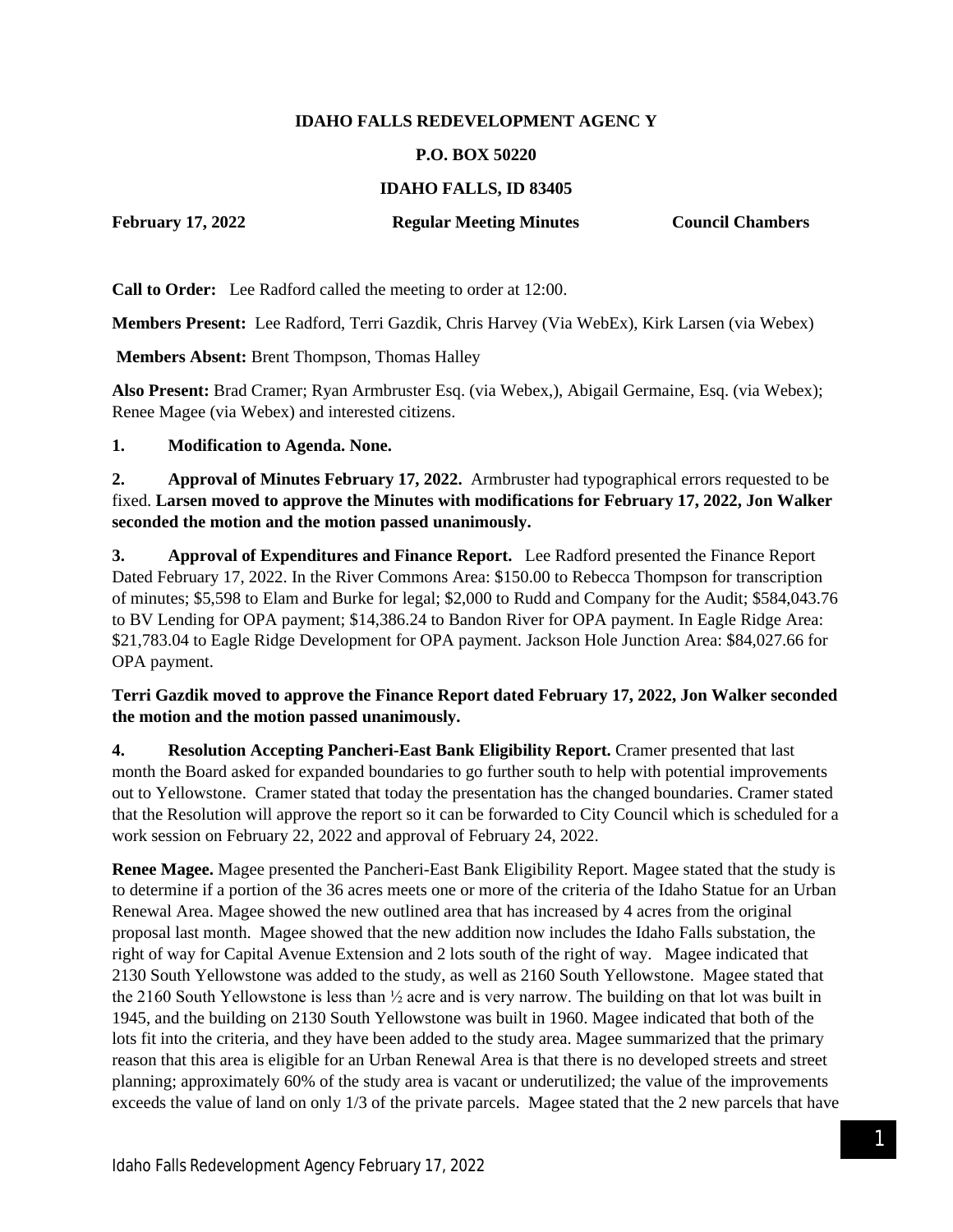been added have more value and the value of the building still exceeds the value of the land; there is a faulty lot layout; the driveways don't meet standard size for spacing; there is no public access through the area.

Radford feels the extra time has been helpful and the added parcels will be helpful, and it will put all the properties between Pancheri and the Old Castle property into the District. Radford asked if the Board feels this reflects the desires, they expressed last month.

Cramer reported that the Post Register ran an article on this potential district and since that time some property owners have reached out to Cramer one had some concerns, one wanted more information, one (Lorin Walker) sent a letter of support for the District.

Larsen asked about the property owners of the new parcels. Magee stated that these two property owners are new to this concept and have not been introduced to it in the past.

Radford asked Cramer to explain overall what is happening as Commissioner Walker was not present for the background on this area.

Cramer stated that in January they went through the eligibility report and all of the statutory requirements to determine if this is an eligible area. Cramer stated that the reason for adding the southern parcels is because this area follows closely what was known as the Pancheri-Yellowstone District which closed a few years ago. Cramer stated that they were working on putting together a project to improve Yellowstone Ave., but one of the concerns at the time was that they couldn't build a full intersection where Capital Ave., would be extended and so they needed the extra width and including the 2 properties could help. Cramer stated that none of the property owners other than the Balls who initiated this have spoke to Cramer about the area. Cramer stated that the first step is making sure it is eligible and if it is eligible then they can reach out to the owners and have conversations about what they can do with the planned development. Cramer stated that the Agency accepts the report and then it goes to City Council to accept the report and authorize the Agency.

Armbruster clarified that this report determines whether the 36 acres is eligible.

Armbruster read the Resolution by Title

A RESOLUTION OF THE BOARD OF COMMISSIONERS OF THE IDAHO FALLS REDEVELOPMENT AGENCY OF IDAHO FALLS, IDAHO, ACCEPTING THAT CERTAIN REPORT ON ELIGIBILITY FOR THE PANCHERI EAST BANK URBAN RENEWAL DISTRICT AS AN URBAN RENEWAL AREA AND REVENUE ALLOCATION AREA AND JUSTIFICATION FOR DESIGNATING THE AREA AS APPROPRIATE FOR AN URBAN RENEWAL PROJECT; AUTHORIZING THE CHAIRMAN OR EXECUTIVE DIRECTOR TO TRANSMIT THE REPORT AND THIS RESOLUTION TO THE CITY COUNCIL OF THE CITY OF IDAHO FALLS REQUESTING ITS CONSIDERATION FOR DESIGNATION OF AN URBAN RENEWAL AREA AND SEEKING FURTHER DIRECTION FROM THE COUNCIL; AND PROVIDING AN EFFECTIVE DATE.

**Kirk Larsen moved to adopt the Resolution Accepting the Pancheri-East Bank Eligibility Report, Terri Gazdik seconded the motion. Radford called for roll call vote: Gazdik, yes; Walker, yes; Harvey, yes; Larsen, yes; Radford, yes.**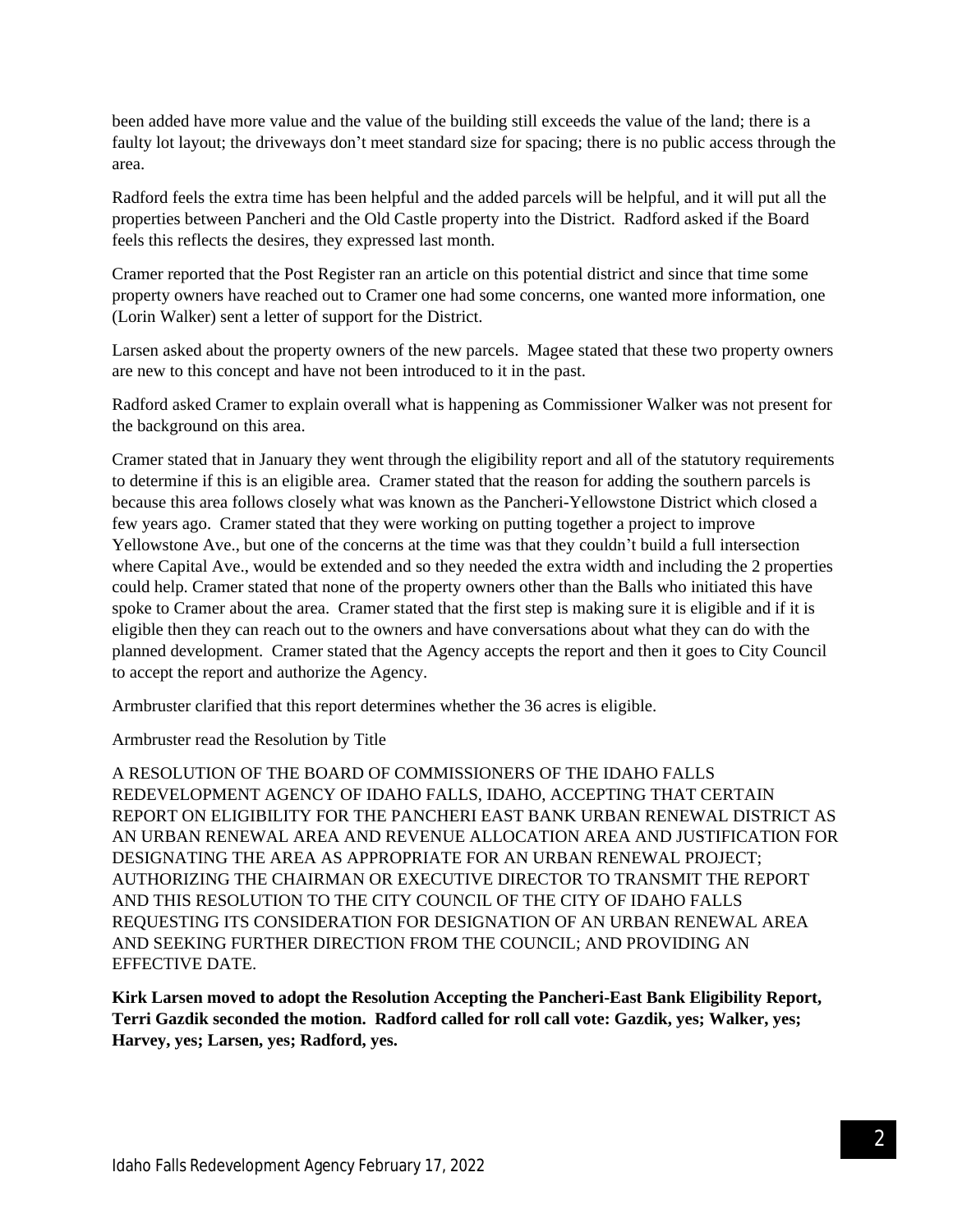Cramer stated that next step is to go to City Council on 2-22-22 for a work session and a vote on 2-24-22. Magee will be available to present to City Council and will present a similar presentation to what the Board received last month.

## **5. 2021 Audit.** Scott Bond from Rudd and Company presented the Audit for 2021.

Bond presented that for the period ending September 30, 2021 the auditor's opinion issued an unmodified/clean opinion of the financial statements of the Idaho Falls Redevelopment Agency. Bond stated that since this Agency is a governmental entity, they are required to issue a letter of controls outlining the procedures and findings, and nothing was brought to their attention during the performance of that controlled evaluation that would indicate any concerns. Bond started with page 15 of the Financial Statements that shows the Revenues – Expenditures- Changes in Fund Balances. Bond stated that there are 5 different funds and each of them classify as special revenue funds. Bond stated that the activity shown on page 15 in each column represents one of the allocations or districts and for the year 2021 there was activity in 3 of the allocation funds. Bond stated that Snake River and Pancheri Yellowstone were winding down or were closed, so this will be the final year of seeing Snake River and Pancheri. Bond showed the minimal activity that occurred within the Snake River fund which included an expenditure to finalize the commitment of the Agency with Dr. Lee and the other expenditure was to close out the fund and give the remaining balance back to the County, and there is now a zero balance in that fund. Bond stated that in Pancheri Yellowstone the third column showed very minimal activity and was left open last year with a \$25 balance and that has since been closed. Bond stated that today he will focus on the other three funds (River Commons, Eagle Ridge, Jackson Hole).

Bond stated that the second column is River Commons shows the collection of property taxes and earnings on investments and the middle portion shows the expenditures. Bond stated that the majority of those expenditures are debt service and payments on the notes for the agreements under River Commons. Bond stated that there is an increase to that fund shown on the 3rd line from the bottom of \$192,766.00 for an ending fund balance of \$1.2 million as of September 30, 2021.

Bond stated that the fourth column is Eagle Ridge and that had property tax collections and payments out on those agreements \$28,456. Bond indicated that Eagle Ridge showed an increase after revenues and expenses of \$1,369 for an ending fund balance of \$36,951.

Bond stated that Jackson Hole started collecting property taxes this year in the sum of \$107,000 came in and that was more than what was anticipated. Bond stated that the \$4 million agreement to repay as part of the agreement has been entered and there was \$79,468 that was paid on that commitment. Bond stated that at the end of the year Jackson Hole had \$29,873 remaining in the fund.

Bond turned to page 21 that had a recommendation. Bond stated that they are required to evaluate the cash position of the Agency, so they looked at the investments that are held with the State that are secure, but if there are any balances with banks or financial institutions, they evaluate those based upon the amount of insurance coverage. Bond stated that they have talked about this previously and based upon the first paragraph on page 21, as of the end of the fiscal year there was \$124,251 of cash balance in excess of the FDIC insurance coverage of \$250,000, and that amount is at risk should a bank faulter. Bond stated that the way to minimize that risk would be to move more over to State investment pool or spread deposits to other financial institutions to take advantage of the \$250,000 coverage.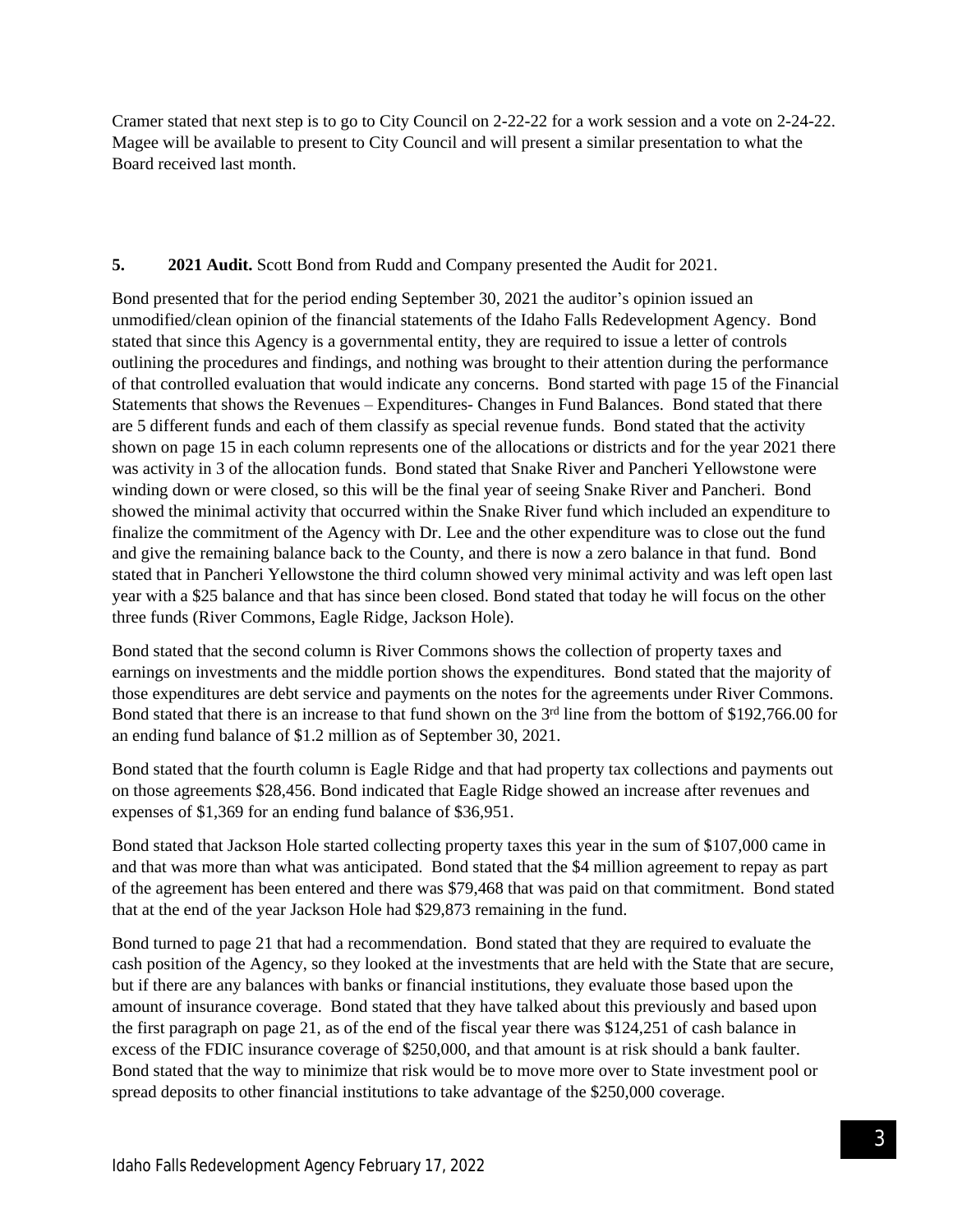Bond turned to page 23 and showed the long-term obligations and long-term liabilities. Bond stated that as to the end of year they are shown in foot note 4 and below the table there are some narratives about how they were created and how they will be funded which is mainly through the collection of property taxes and the percentage distribution agreement (75%, 80%, 85%). Bond stated that Jackson Hole Junction is new and was an amount of \$4 million, with \$79,000 paid off so \$3.9 million remains. Bond stated that Jackson Hole Junction is new because the 1st time since they 've done the audit there isn't actually a physical note that was entered into, and it is just under the obligation that was entered into by the Agency. Bond stated that they outlined the terms of the obligation on page 24.

Bond stated that they are required to disclose if there are any funds that end in a deficit and there were none. Bond stated that if there were any expenditures that exceed budget, they are required to disclose that, and on page 26 due to the \$4 million on Jackson Hole Junction it creates expenditures in excess of the budget that had been originally adopted, so those expenditures had to be listed. Bond stated that is not a concern, but rather an accounting entry. Bond stated that the Budget to Actual for that fund can be found on page 33. Bond showed that the first column shows the adopted budget and then the middle section shows the actual expenditures and that \$4 million played havoc with the adopted budget of \$70,000 for the year.

Bond explained the letter that describes the audit process. Bond stated that it defines Rudd's responsibilities, the Agency's responsibilities, and provides the opportunity of Rudd to make recommendations. Bond stated that those recommendations are on page 2 of the letter. Bond stated that they have discussed those recommendations with Mark Hagedorn and Brad Cramer.

Bond stood for questions.

Gazdik asked what the reason for not having a promissory note on Jackson Hole. Bond stated that as he read through the Agreement, the Agreement was written to where it indicated that by this agreement there couldn't be any debt associated with it, and you couldn't bind the Agency by debt. Bond stated that for that purpose the Agreement was outlined that there would be no interest and it would expire in 2030 or if the district was terminated sooner so there was no debt created by this.

Armbruster stated that they have moved off of the Promissory Note Model because of its creation of formalized debt, plus the fact that they aren't incurring any interest. Armbruster stated that all reimbursement agreements now are just a contract obligation to pay back the developer for the amount noted over a period of time based upon a percentage of tax increment. Armbruster feels this creates a less burdensome aspect on the Agency and there is no concern, as it is a contract and if they fail to pay, they would breach the contract. Armbruster stated that getting away from the Note Model makes more sense.

Gazdik confirmed that this is setting a pattern for everything going forward. Armbruster agreed and stated that the ones that the note (River Commons and Eagle Ridge) those predate the change in philosophy. Gazdik asked if there was a change in legislation that caused this change. Armbruster indicated that it wasn't a change in legislation, but just that they had found in the notes that had interest, that unless the project moves forward at a rapid pace, you will never pay off the note because the interest rate component takes a lot of the tax increment dollars. Armbruster added that not having an interest rate component moved it to a contract writing and call it good.

Radford stated that both with Snake River and River Commons, with Snake River being very successful and reimbursed a lot of money, but still didn't get much of the interest paid on the note, and the same is setting up to be true in River Commons. Radford stated that it also raises issues whether someone is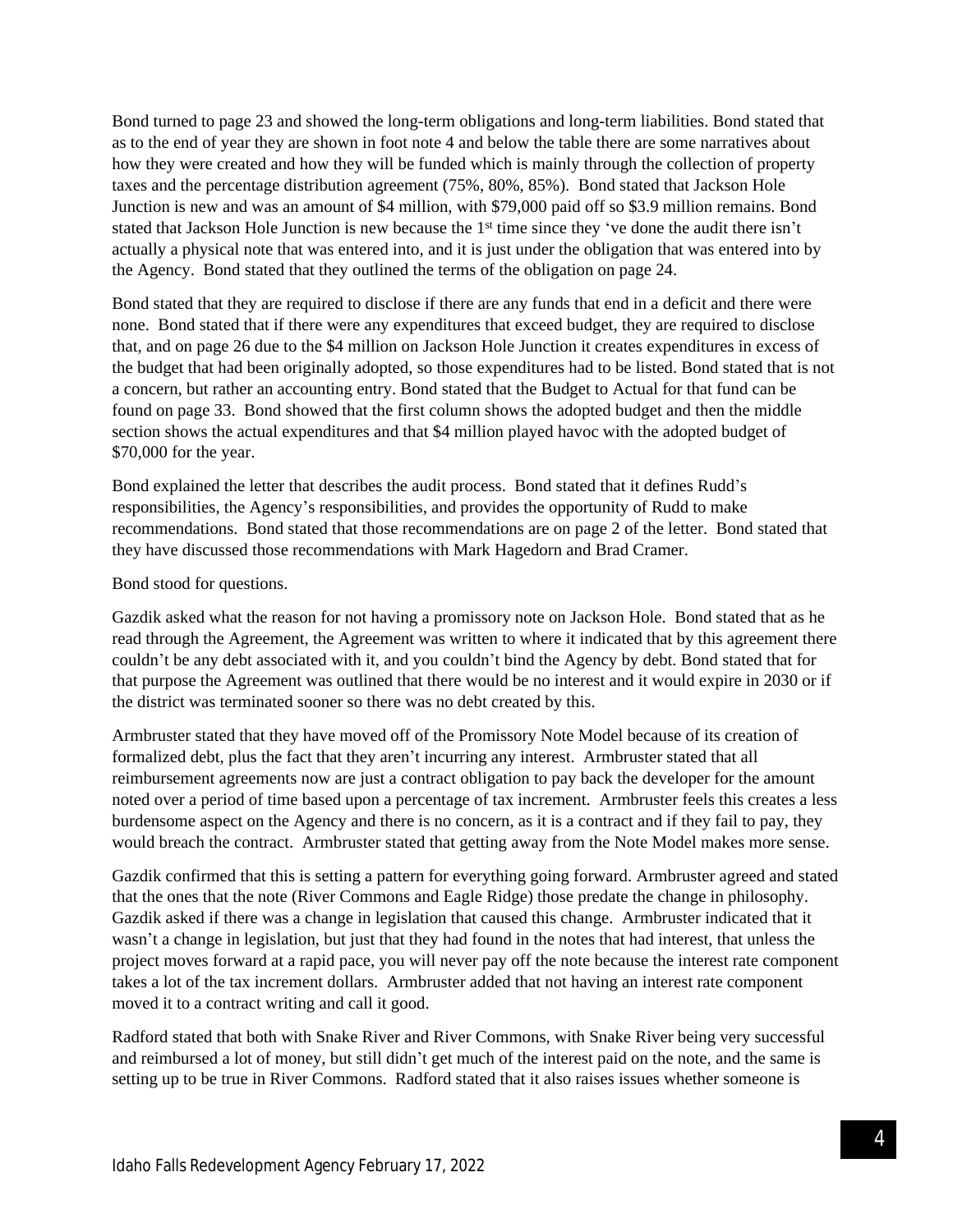going to try to claim the interest or come back and ask for more in the future. Radford stated that getting away from that model will eliminate the issue.

Armbruster stated that the existence of a note persuades someone that they have a stronger position to get money from the Agency and if there is just a contact, the contract itself makes it very clear, that if the Agency doesn't have enough money to pay the amount off by the time the project closes, that is it, and its done. Armbruster stated that there were conversations in the Snake River Area where people still made the contention that they should be paid additional funds. Armbruster feels the way that they are moving forward with Jackson Hole will make it clearer and avoid the contention as the project areas close out.

Radford asked Mark Hagedorn to discuss the capital risk.

Mark Hagedorn stated that instead of holding cash in anticipation of paying over the next couple of months, they just need to transfer it to and from the pool. Hagedorn stated that they get lump sum payments, and he has been holding it knowing that in the next few months a certain amount is needed to be paid. Hagedorn stated that he can now just transfer it. Gazdik feels that is a timing difference between when bills come in and when the cash is needed. Gazdik stated that as long as it doesn't happen on September 30 it should be ok. Radford asked if it is more trouble to put it in the State Fund versus the banks. Hagedorn stated that it is not harder, but the reality is it is a risk and what are the chances that they are going to lose money if the bank closes. Hagedorn stated that the interest rate is non-existent currently, and before they were trying to maximize interest between the Bank and the State Fund. Hagedorn stated that they don't worry about that now because they are less than ¼% difference so you aren't making any interest in either place. Hagedorn stated that it is just a matter of timing the payments.

Radford asked if there are any other issues that they should learn from. Hagedorn stated that they have the issue every time when a District closes, they are always over budget because they've had to anticipate what cash you are going to have on the date that you make the payment. Hagedorn stated that the other issue is when a District is created and the OPA is finalized can they better forecast what the amount is going to be? Hagedorn stated that they can, but the District that is being created they need to anticipate when that OPA will be finalized, and one of the issues that comes up is it is not the date that the District is created. Hagedorn stated that the Agency as a whole is not over budget, but the one fund is. Hagedorn stated that they do the budget for multiple years so that it is achieved, and they can take the overage when it happens.

# **Terri Gazdik moved to accept the Audit Report presented by Scott Bond of Rudd and Company, Authorize Brad Cramer, and Mark Hagedorn to file the Audit Report with the appropriate entities, and authorize Brad Cramer to include it as part of the Annual Report which is required by the State of Idaho Kirk Larsen seconded the motion. The Motion passed unanimously.**

**6. RAI/Legislative Updates.** Armbruster stated that last year they changed the reporting requirements from the Legislative Services Office to the State Controller. Armbruster stated that they are still having issues as to where everything is going to go when they file the Audit and file the Annual Report. Armbruster stated that they are working through that, and they are discussing it with the State Controller to get it resolved. Armbruster stated that two Bills to report on. Armbruster stated that Senate Bill 1249 is a Bill that tries to fix "House Bill 389 from last year" where there was an error in terms of closing how revenue allocation areas and construction value is handled in terms the other taxing entities being able to include it in its budget. Armbruster stated that it was intended to have that value done in part and cap, but unfortunately it was never acted that way, so Senate Bill 1249 intends to fix it. Armbruster stated that has passed the Senate and is going through House Committee and it is assumed that the Governor will sign it. Armbruster stated that all Bills have an emergency clause which means they are effective as soon